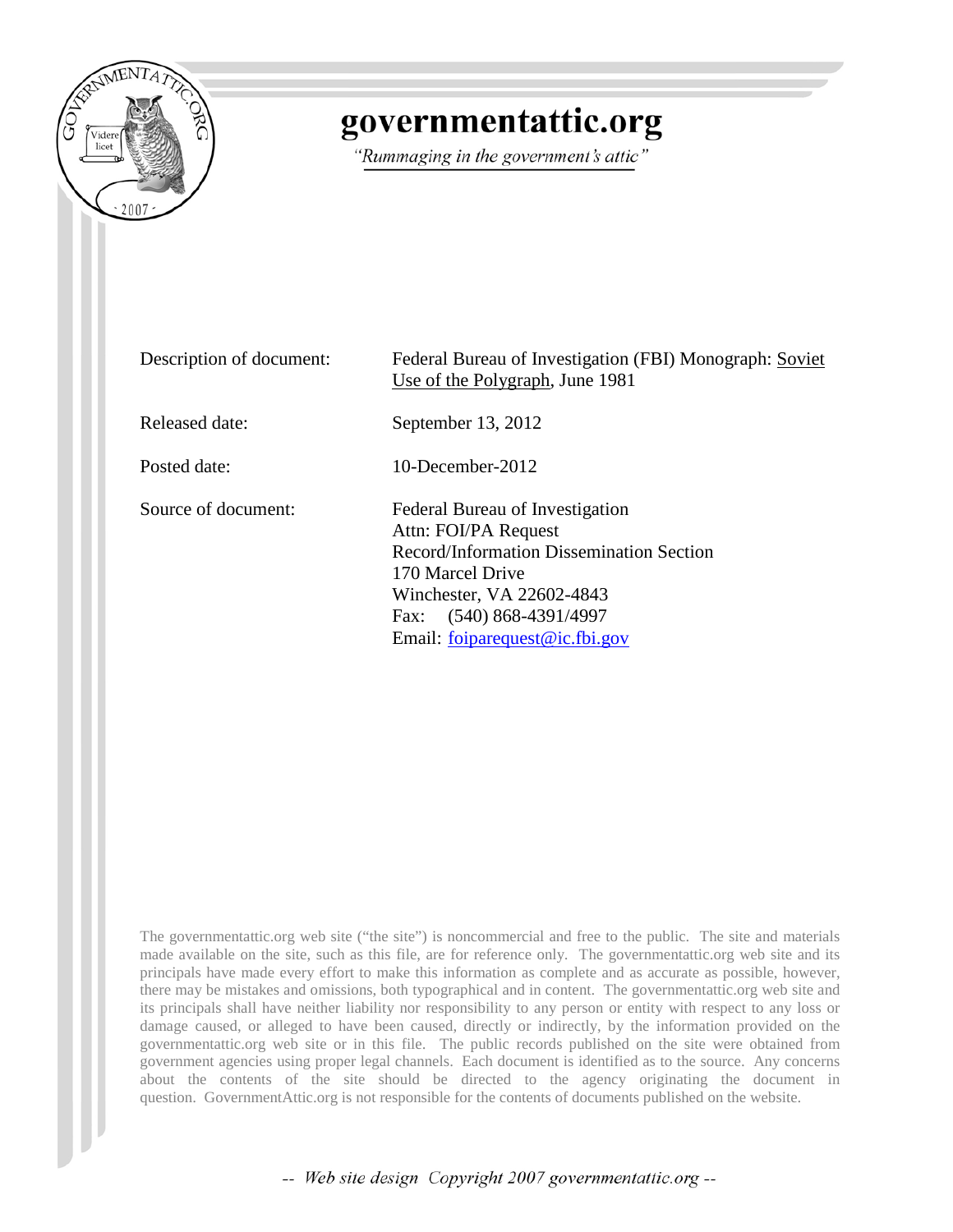U.S. Department of Justice



Federal Bureau of Investigation

*Washington, D.C. 20535* 

September 13, 2012

FOIPA Request No.: 1108627-001 Subject: MONOGRAPH: SOVIET USE OF THE POLYGRAPH (JUNE 1981) Appeal No. 09-0472

This is in further reference to your administrative appeal to the Office of Information Policy, Department of Justice, concerning information referred to the Department Review Committee (DRC) for a classification review.

Prior to the presentation to the DRC, the FBI declassified certain information which had previously been classified and withheld pursuant to Title 5, U.S. Code, Section 552, subsection (b)(1). Nevertheless, the same information still remains exempt pursuant to subsections (b)(7)(D) and (b)(7)(E) and, hence, were excised from the enclosed pages. An explanation of exemptions is also enclosed.

This completes the processing of your administrative appeal by the FBI.

If you desire, you may appeal any denials in this release. Appeals should be directed in writing to the Director, Office of Information Policy (OIP), U.S. Department of Justice, 1425 New York Ave., NW, Suite 11050, Washington, D.C. 20530-0001. Your appeal must be received by OIP within sixty (60) days from the date of this letter in order to be considered timely. The envelope and the letter should be clearly marked "Freedom of Information Appeal." Please cite the FOIPA Request Number assigned to your request so that it may be easily identified.

Very truly yours,

David M. Hardy Section Chief Record/Information Dissemination Section Records Management Division

Enclosure(s)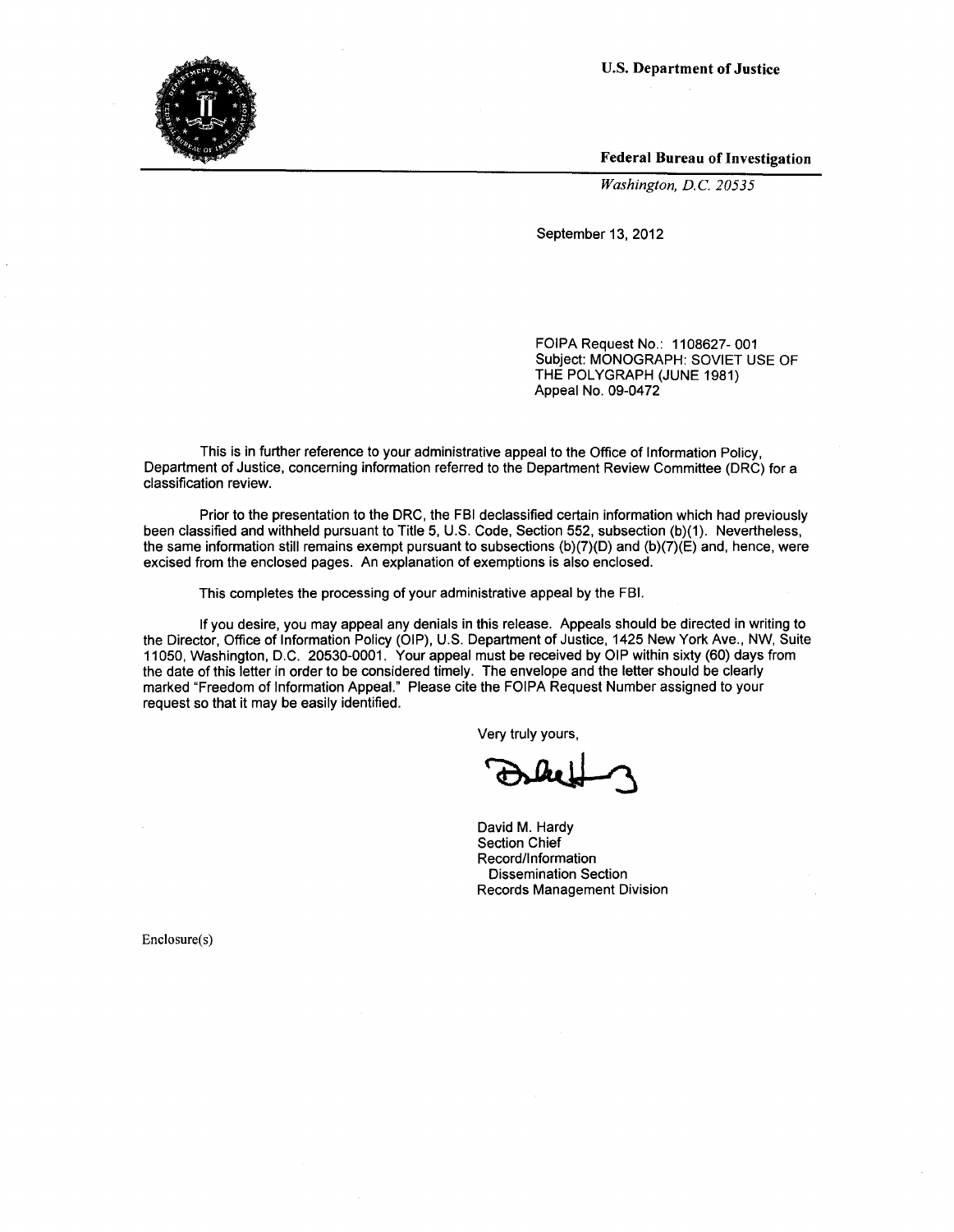#### SOVIET POLICIES AND PERCEPTIONS  $\mathbf{I}$ . CONCERNING THE POLYGRAPH

**SECRET** 

An examination of Soviet policies and perceptions concerning the polygraph is presented in this section. Refer to Sections II-V for specific source reporting concerning Soviet interest in the polygraph and its use.  $OS \leftarrow (U)$ 

The conducts polygraph examinations KGB  $-\alpha n$ prospective employees, at least on a selective basis. Polygraph examinations of selected KGB candidates are reportedly administered as part of the medical examination portion of the KGB entrance processing procedure. **KGB** polygraph examinations are apparently designed to assess the candidate's personality and psychological stability, rather than as a counterintelligence tool to determine the veracity of the candidate's answers or whether the candidate is cooperating with hostile forces. There is no information to suggest that the KGB has progressed to the stage where all prospective employees are polygraphed as a matter of policy. However, such a policy could conceivably evolve with further Soviet research on the validity and utility of the polygraph,

 $b7E$ 

**KGB** 

employees are not repolygraphed for the remainder of their careers, except in certain circumstances--e.g., polygraph research experiments, counterpolygraph training, or the emergence of a serious question concerning the loyalty of a KGB officer.  $S\mathsf{X}$ 

b7E

There is limited information concerning of the polygraph as a counterintelligence tool for determining the bona fides of their agents or uncovering Western agents

**SECRET** 

or as the  $\Box$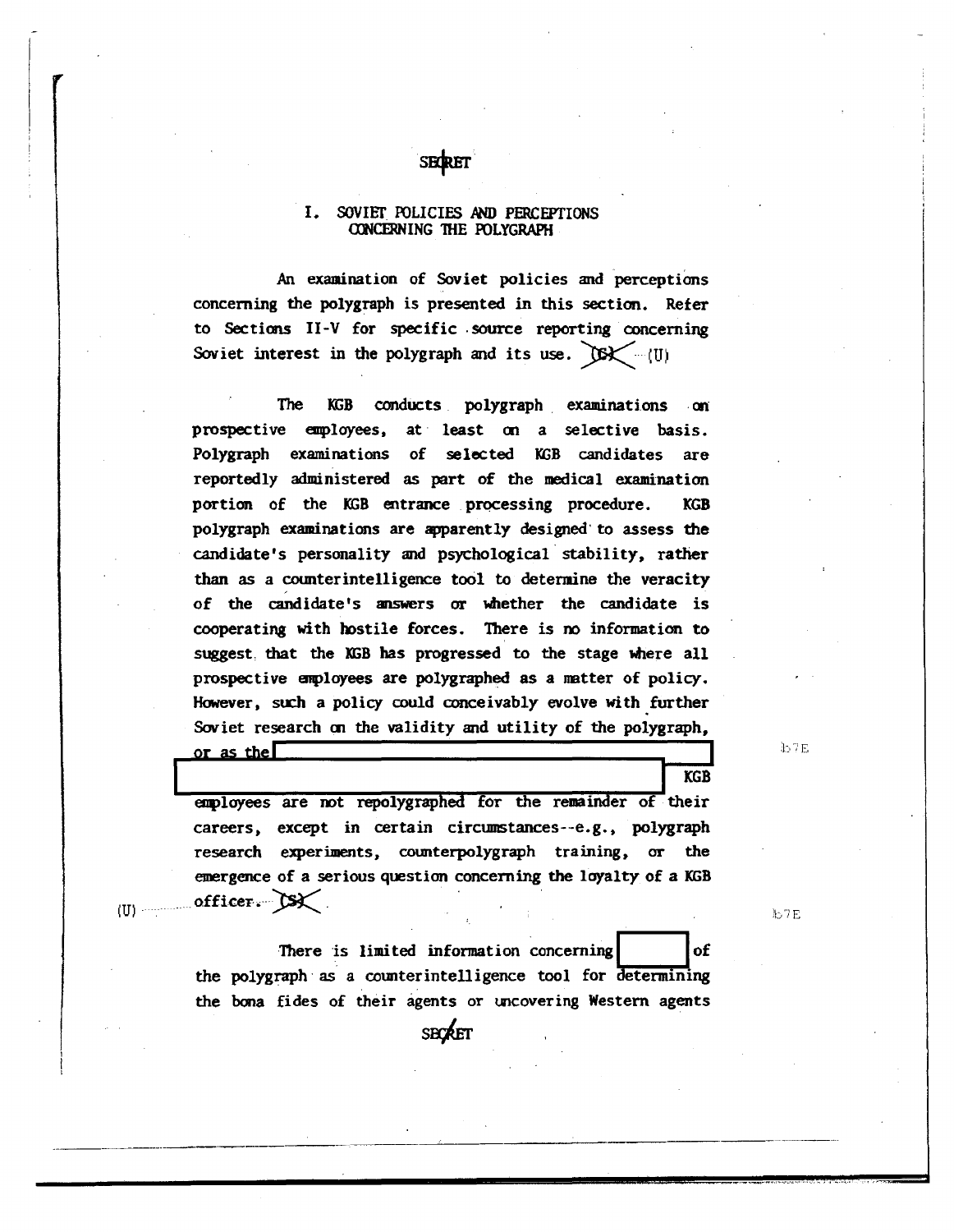working against the USSR. Such examinations are probably only conducted in rare circumstances, such as suspicious activity on the part of the agent or serious accusations leveled against the agent.

> b7D. も7日

SECTET



 $(U)$  -

(U) —

(U)

The Soviets initiated research programs in the mid to late 1960s to study the polygraph and to develop their own polygraph capabilities. The KGB is particularly interested in developing methods and training to circumvent Western polygraph techniques. The KGB reportedly conducts an active program to train agents and illegals either to pass Western polygraph examinations or to obfuscate the results of such examinations so that a fair determination of deception on the part of the subject can not be made. (\$)

The Soviets have long held a skeptical view of the polygraph, claiming that it was not scientific, but rather a Western (primarily American) deception. Recent reports, however, suggest that this perception has been significantly modified. According to these reports, the Soviets have become increasingly interested in the polygraph and believe that Western intelligence services use the polygraph as an effective counterintelligence tool. At the same time, however, the Soviets do not consider the polygraph machine to be foolproof and firmly believe that with proper training, a subject can beat the polygraph. (\$)

**SECRET** 

 $\mathbf{z}$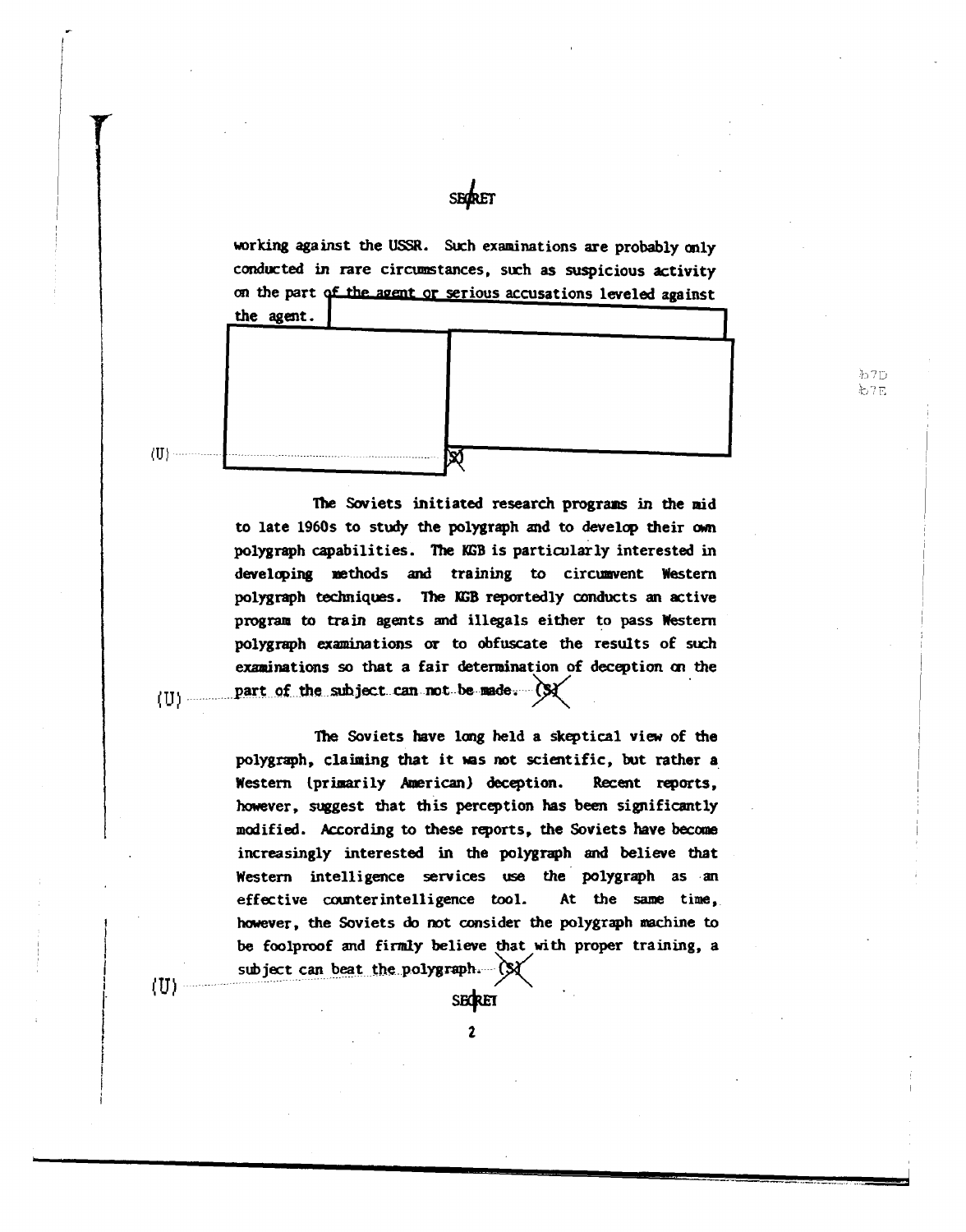## **SECRET**

### II. SOVIET USE OF THE POLYGRAPH

#### **EMPLOYEES**

 $(U)$ 

According to most reports, the KGB began conducting polygraph examinations on prospective KGB candidates, at least on a selective basis, as early as 1968 or 1969, a policy which has continued to the present time. Polygraph examinations of selected KGB candidates are reportedly administered as part of the medical testing portion of the KGB entrance processing procedure and are designed to assess the candidate's personality, stress level, and psychological stability rather than to test the truthfulness or loyalty of the candidate. (3)

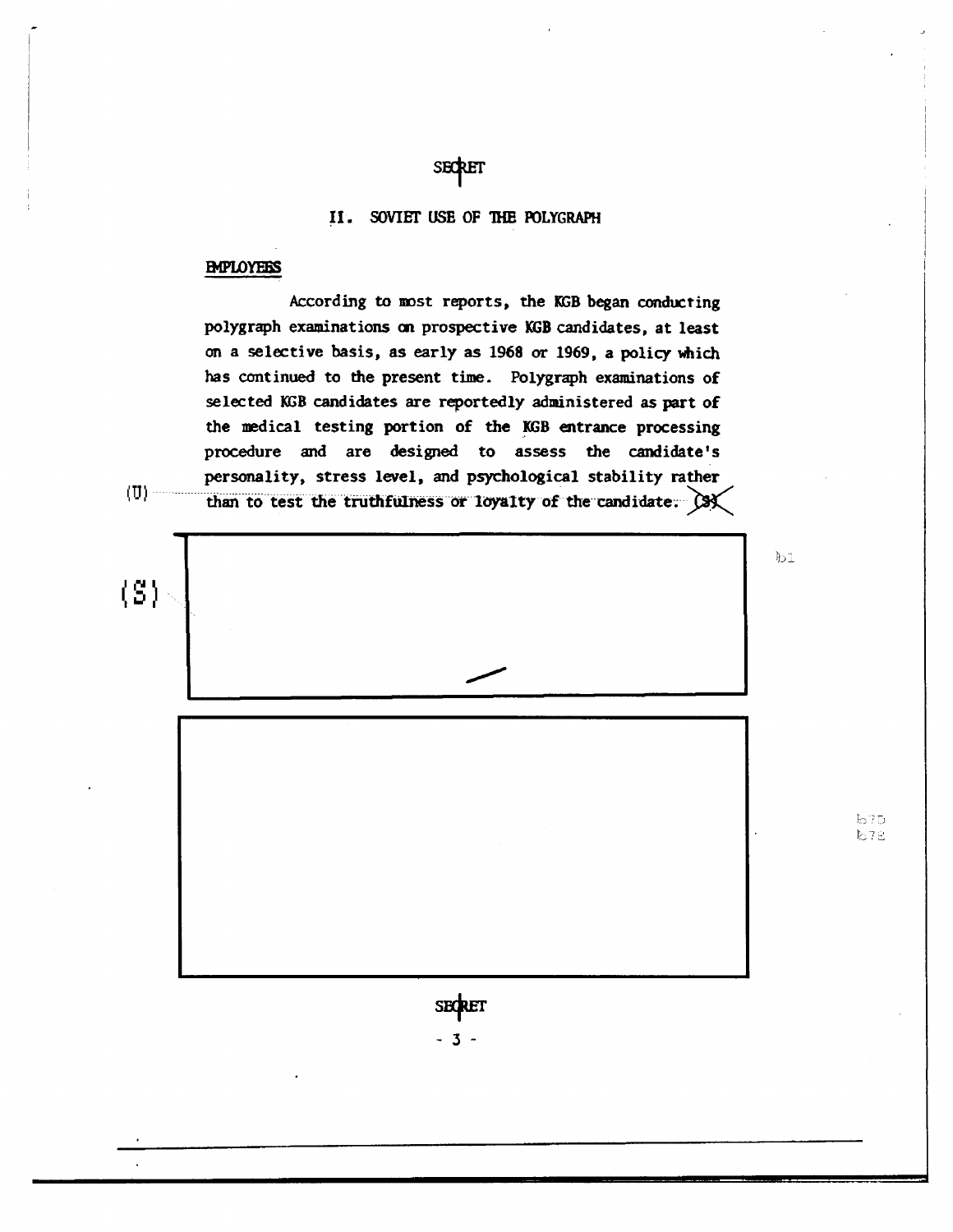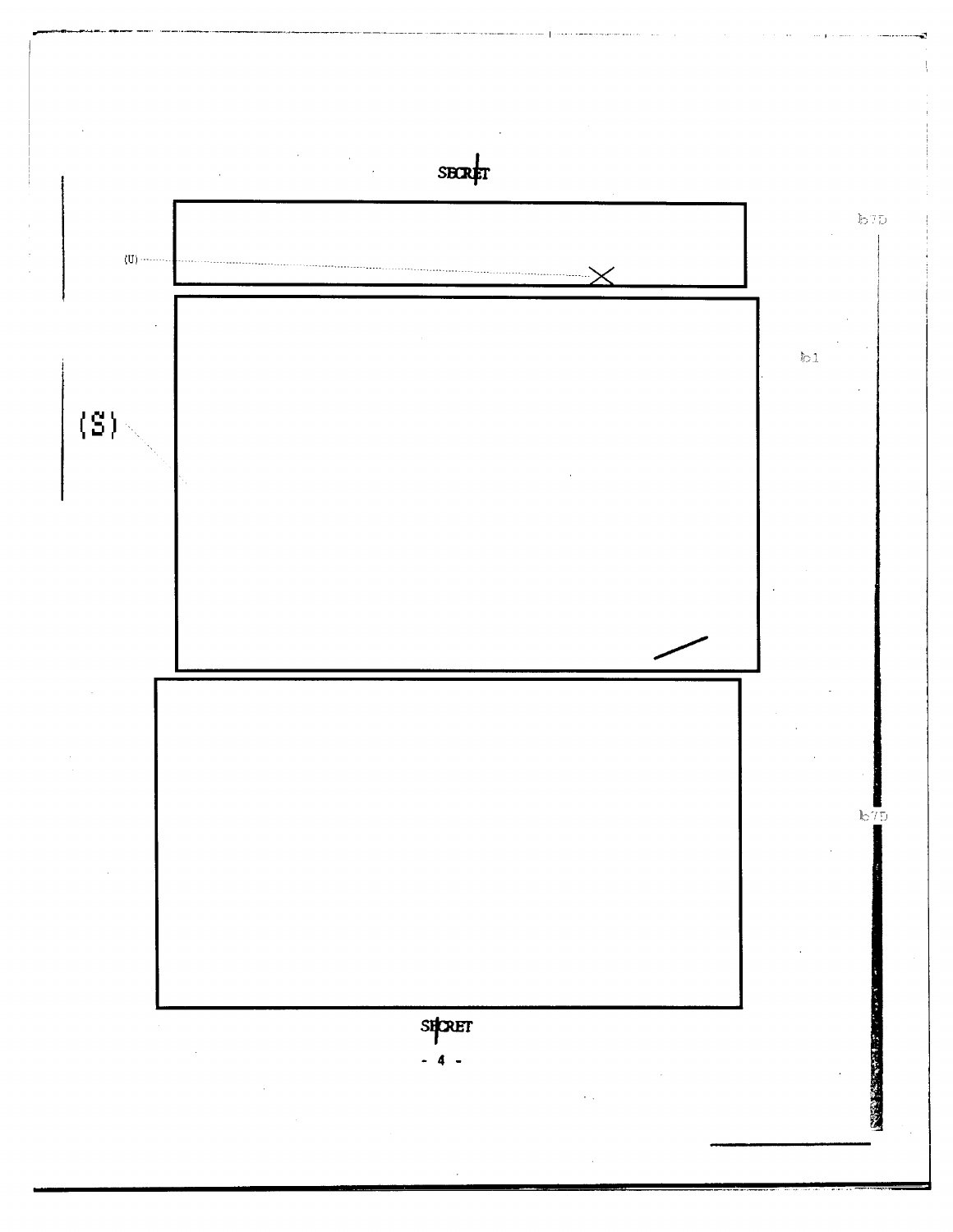-<br>1 SECRET  $\mathbb{I}_{\mathbb{D}}$ 7 D  $\overline{\phantom{a}}$ (U)  $b7D$ I I (U)  $\overline{\aleph}$ (U)----~~------------------------------~  $b7D$  $\overrightarrow{z}$ ~-------------J~ With certain exceptions, KGB enployees are not  $156$ b7C repolygraphed for the remainder of their careers. According  $L$  7  $\Box$ **SECRET**  $\lambda_{\rm c}$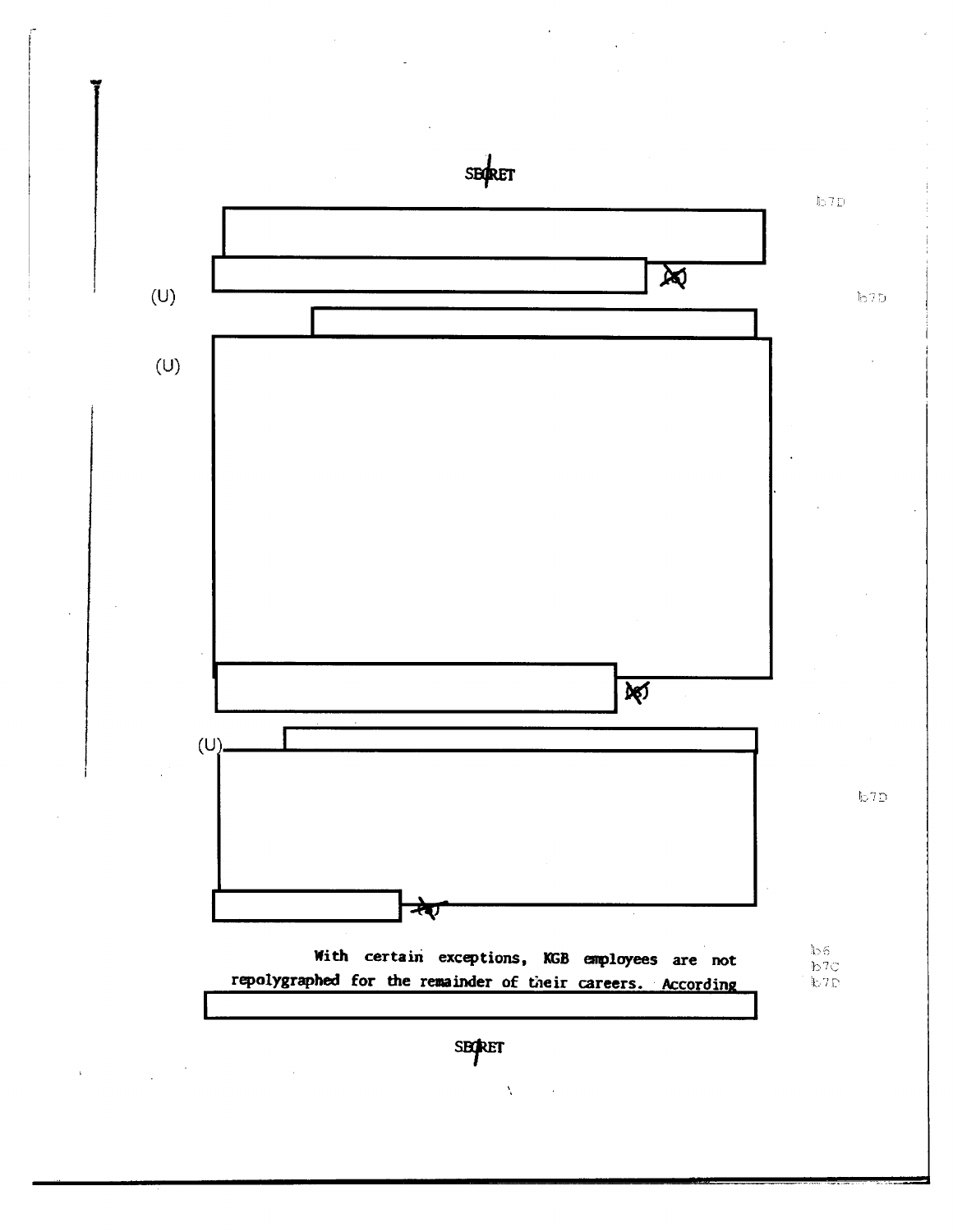

Circumstances which might warrant a polygraph examination of a KGB employee include the employee's selection for polygraph research purposes, or if a serious question arises concerning the employee's loyalty to the KGB and the With the exception of KGB "illegals" (see Soviet Union. below), KGB officers or employees do not normally receive any extensive instruction in methods to counter Western polygraph examinations. However, KGB trainees are lectured on Western polygraph concepts, techniques, and capabilities and some KGB officers or employees are selected to participate in Soviet counterpolygraph research experiments. (SK-(U)

#### **ILLEGALS**

The KGB affords polygraph examinations, at least on

| reportedly | designed to determine their psychological<br>SECRET<br>$-6 -$ | $\bullet$ |
|------------|---------------------------------------------------------------|-----------|

 $b7D$ 

 $b7E$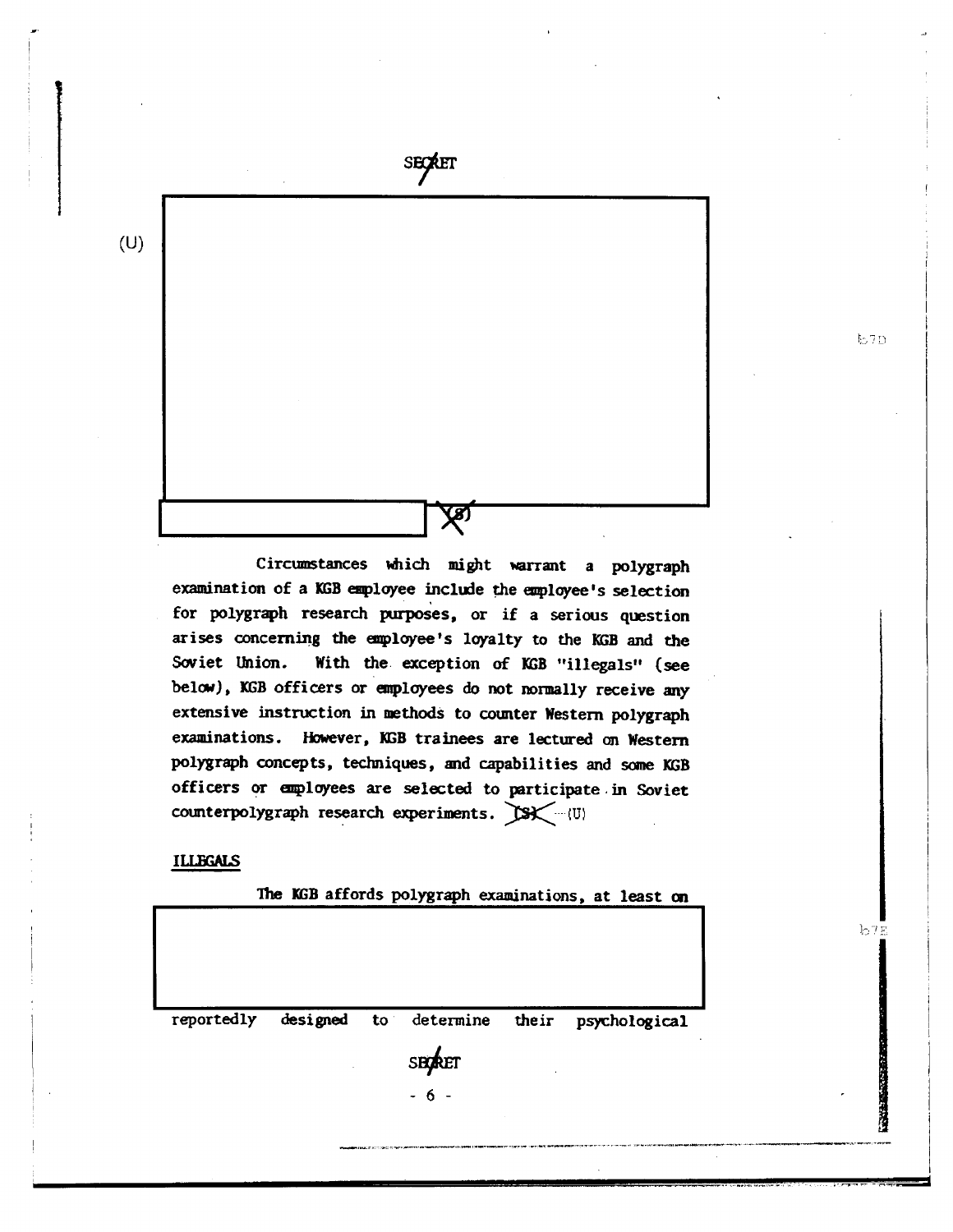

#### **AGENTS**

I..... - -··-· - .. ·-.---- ·-~--·---··-··~-·----·~ I---

There is little information concerning Soviet use of the polygraph to determine the bona fides of its agents or to uncover Western agents working against the USSR. Such examinations are probably mly conducted in extreme cases, such as suspicious activity on the part of the agent or serious accusations leveled against the agent. The logistics of polygraphing probably prohibit a major Soviet effort to polygraph its agents. In most cases, the KGB would first have to obtain the consent of the agent to be polygraphed. Furthermore, many Soviet agents targeted against the West seldom travel to the USSR or other East European nations which have the facilities and expertise to conduct adequate polygraph examinations.  $\mathbb{X}(-1,0)$ 

> $b7D$  $b7E$

**SEPRET** 

7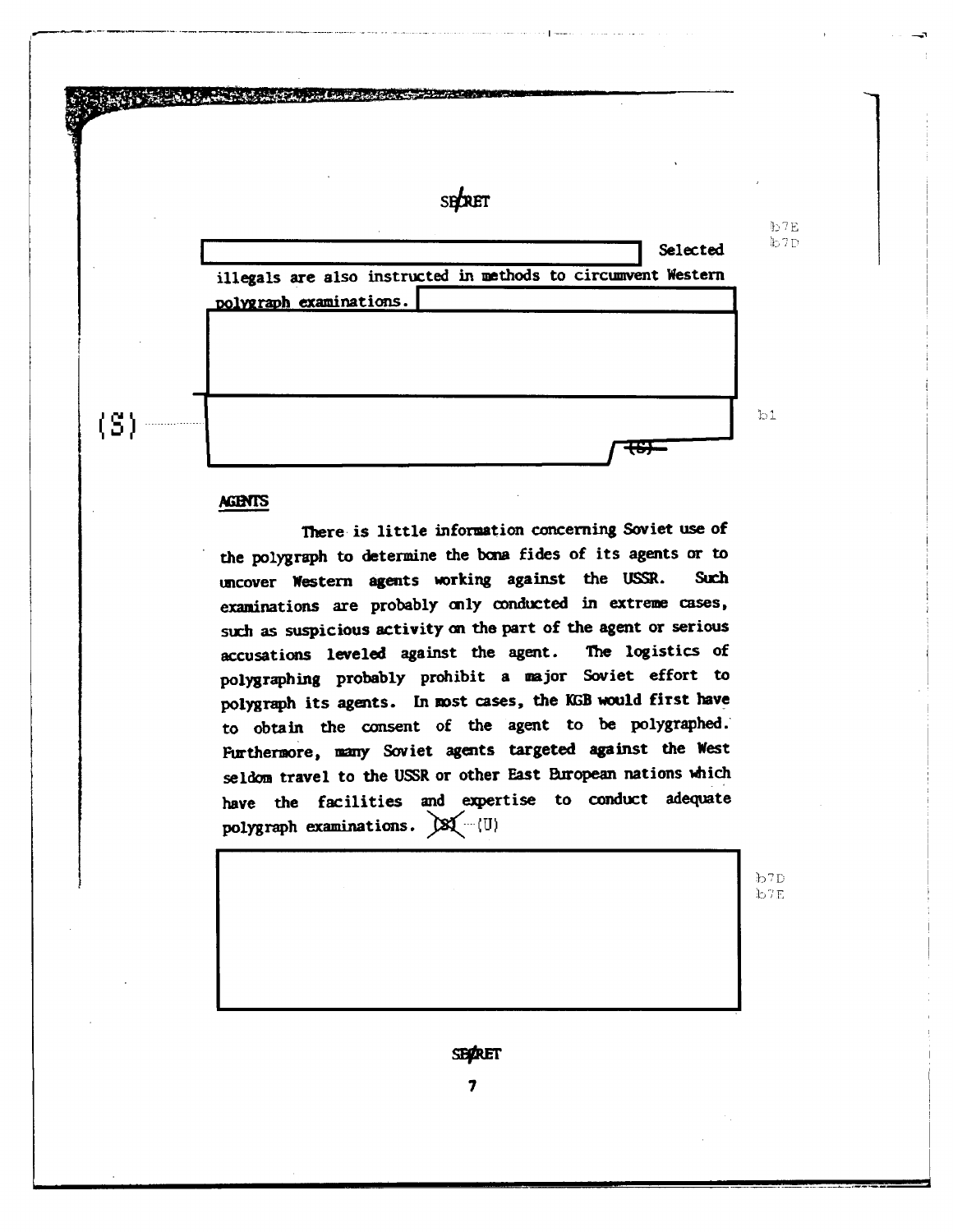

The KGB has also instructed some of its agents on methods of circumventing Western polygraph examinations (see Section III).  $\mathbb{X}(-1)$ 

sexet - 8 -

 $\mathbf{l}$ l

**SES HAR STATES AND LES**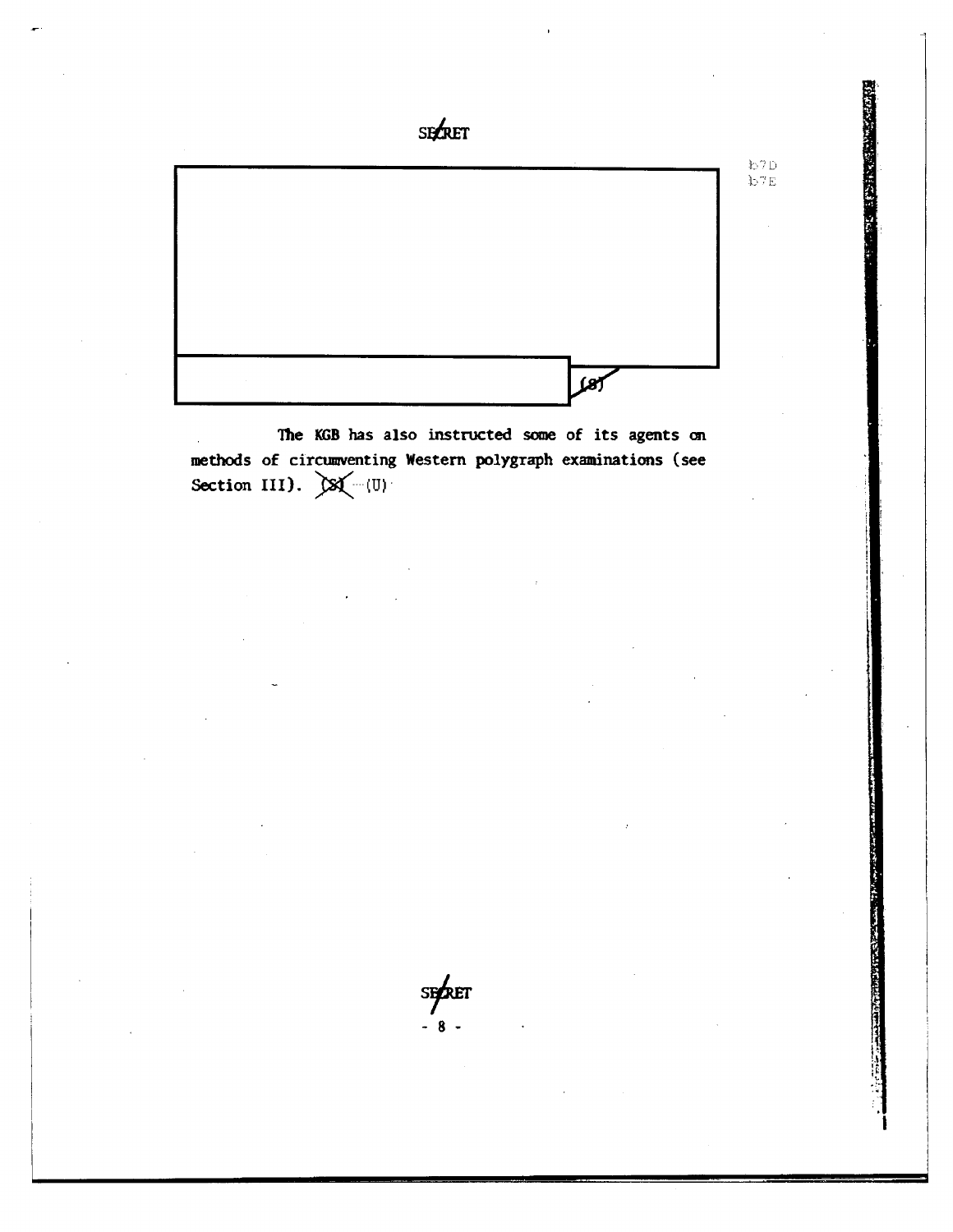

#### III. SOVIET PROGRAM TO COUNTER mE roLYGRAPH

The early theme of Soviet counterpolygraph training was centered m denigration of the Western polygraph procedure as a counterintelligence tool. KGB instructors and agent handlers simply tried to convince their agents or illegals that they could "beat" the examiner by trivial exercises of feigning ·illness, expressing anger or outrage, drug usage, intoxication, breathing exercises, or concentration an peripheral subjects during the testing. In fact, KGB instructors and agent handlers still propagate this theme in some cases (see below). Such techniques, however, could not afford protection against sophisticated Western polygraph procedures and skilled polygraph examiners. As Western intelligence services continued to register successes with the polygraph as a counterintelligence tool, Soviet propaganda on polygraph machines changed from "bourgeois hoaxes" to (untested) research devices.  $(Sx)$  (U)

The mst recent reporting suggests that the Soviets believe the polygraph is an effective Western (U) counterintelligence tool, particularly against mtrained or poorly trained agents or illegals.

DO)

**b7D**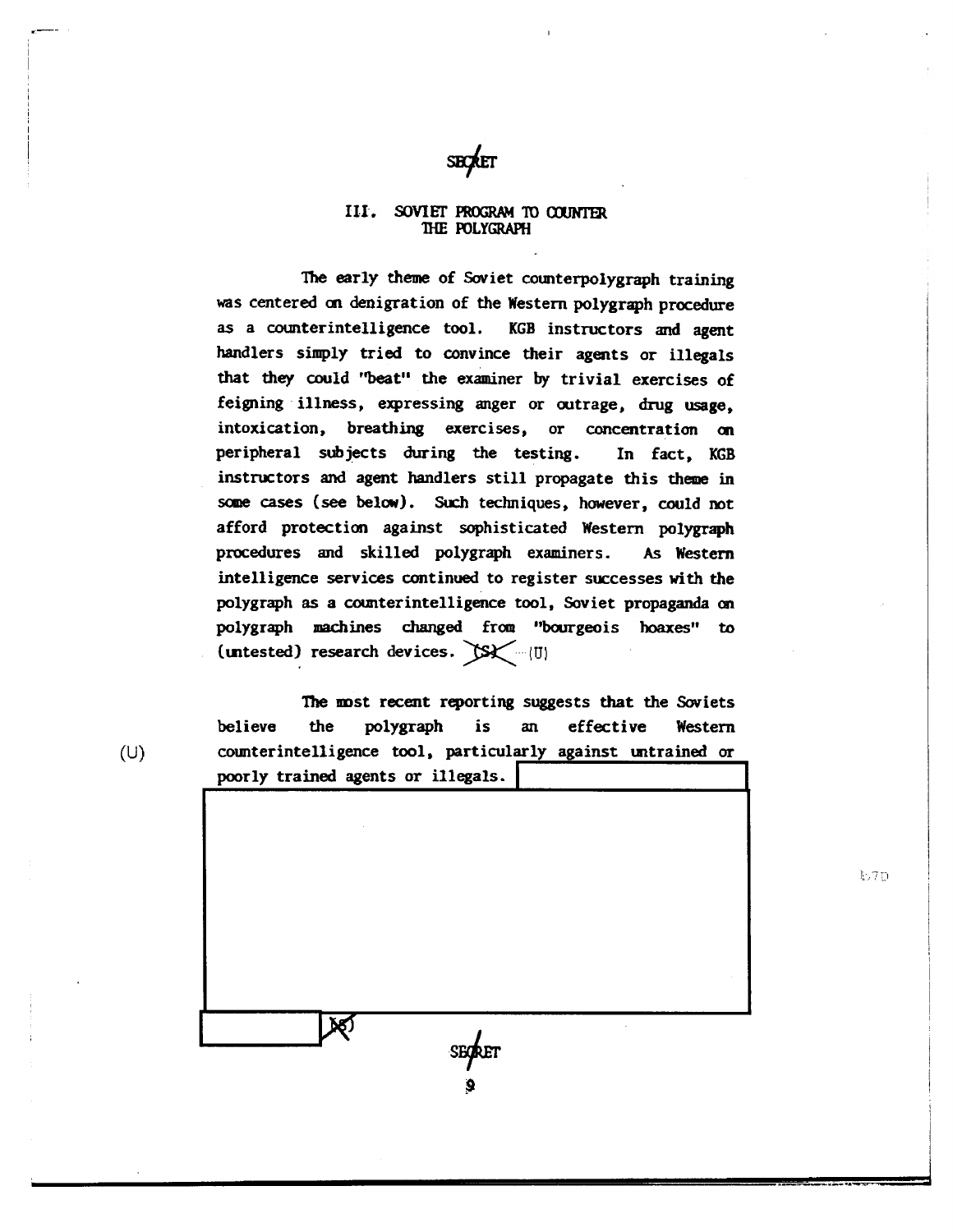

SBCRET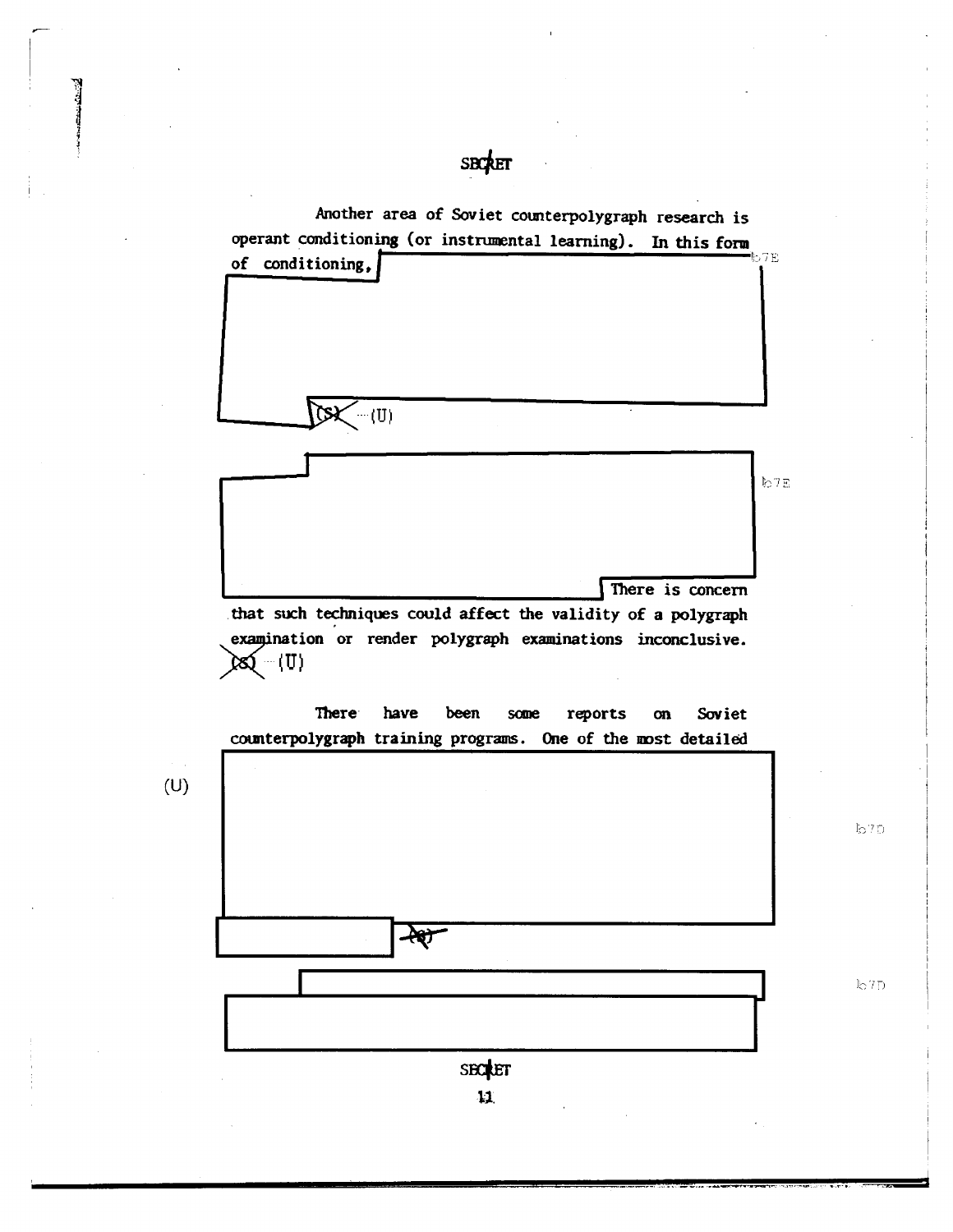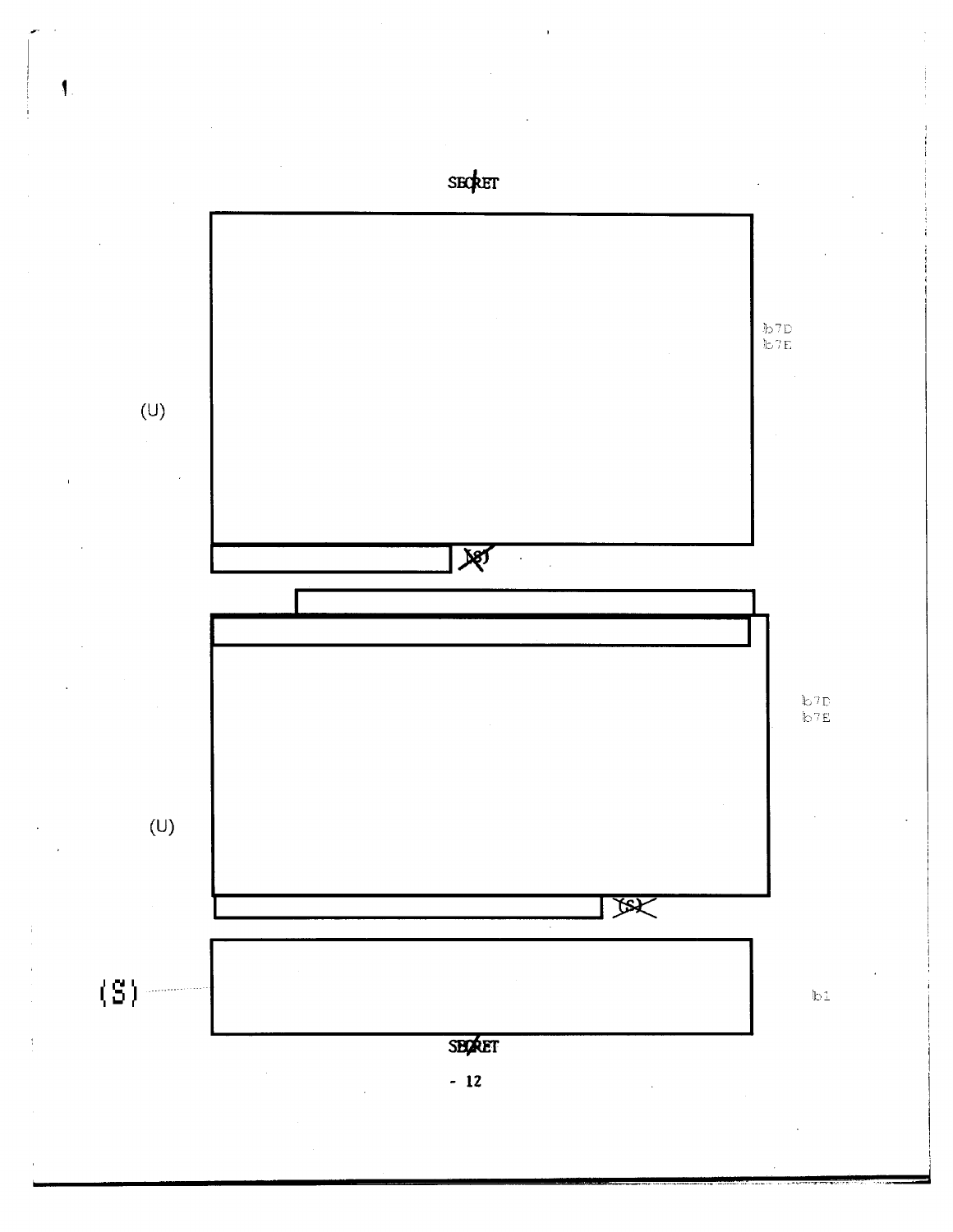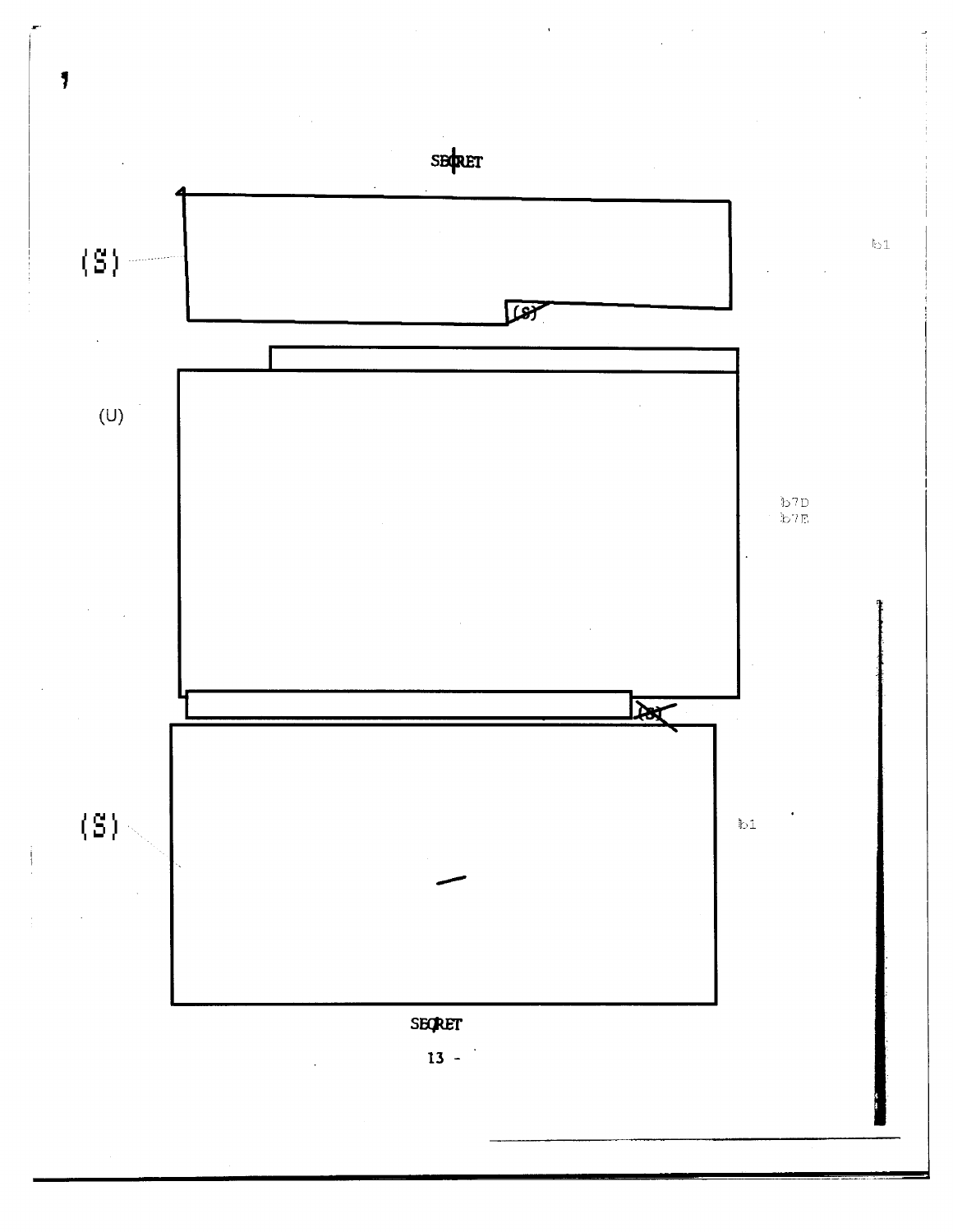



 $-17 -$ 

Ä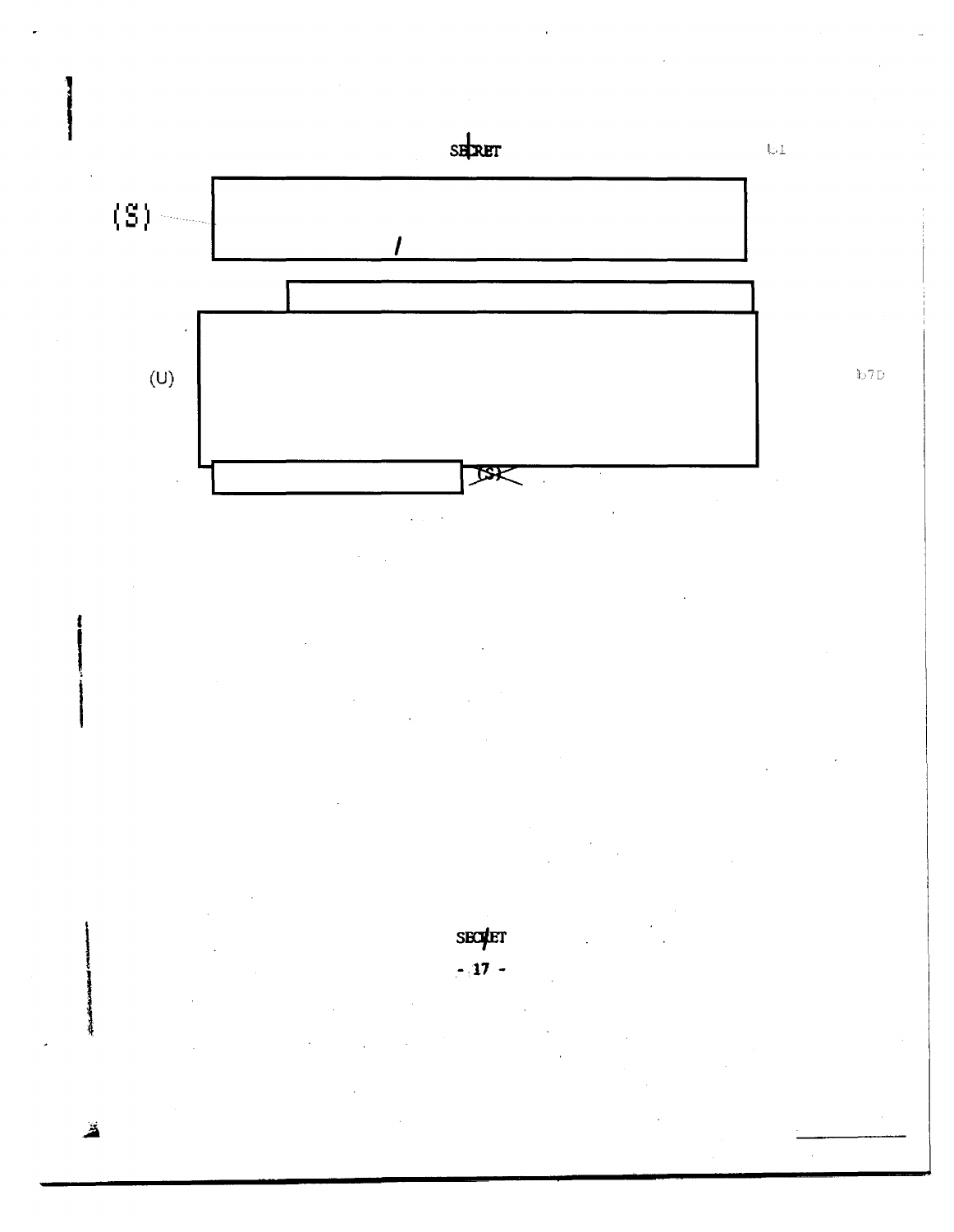## KGB POLYGRAPH MACHINES

•

There have been reports which document KGB efforts to acquire polygraph machines, and which describe the polygraph machines employed by the KGB. interest in purchasing a U.S. manufactured polygraph was evident at least as early as 1965, when Medeksport, the Soviet trading organization, ordered a Keeler polygraph model 6303 from As5ociated Research Incorporated of Chicago. Again, in from Associated Research Incorporated of Chicago. Again, in<br>1966, a Washington-based correspondent for Selskaya Zhizn, a L7D



SECRET